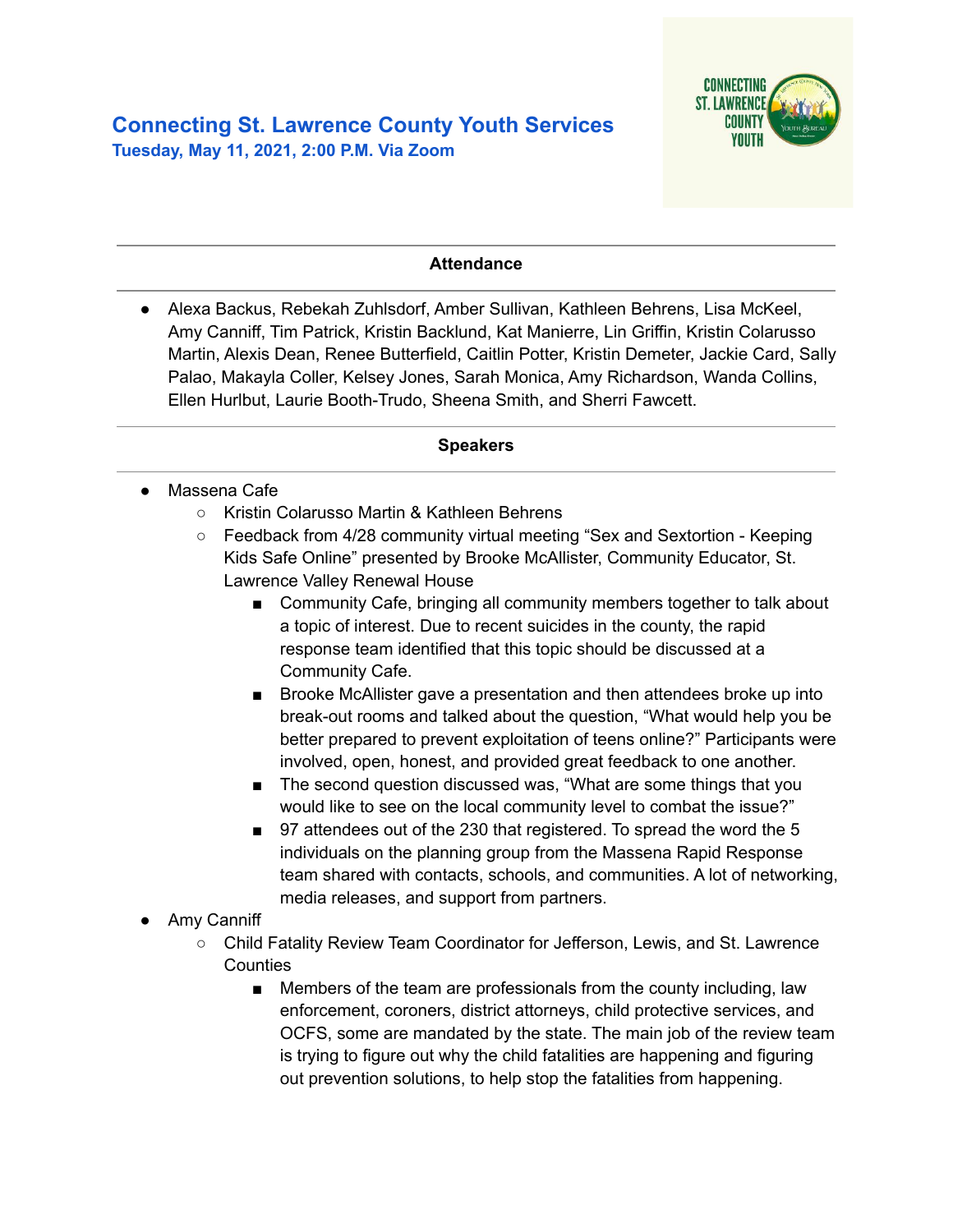Meetings are held quarterly where they discuss the fatalities that have happened within that quarter.

■ Amy invites everyone to reach out to her if you would like to attend a meeting or provide a presentation of your services. Her direct number is 315-755-1460, or [amyc2@vacjc.com](mailto:amyc2@vacjc.com)

# **Summer Programs**

- Kristin Colarusso-Martin asked if Youth Bureau could post the summer meal sites available around the county when they are released.
- Laurie Booth-Trudo, will be offering a series of training for parents, that will cover a variety of topics for special education It will help parents make sure that their children's IEP and other special programs in school are going the way they should. Parents will be able to identify if their children are getting the resources they need. The training will be available to anyone who wants to attend. Laurie will add the information to our google drive after a flyer is created. She adds that it can be very frustrating for parents if they do not know how to navigate the process. This will help them learn to advocate and communicate with the school.
- Jackie Card states that Farm Day Camp is full and has a waiting list. Due to the scholarship fund this year they were able to offer full scholarships to everyone that applied for it. Some students will be attending camp this year for the first time due to receiving the scholarship.
	- $\circ$  The learning farm at extension is now open for field trips if anyone is interested. They will be offering outdoor recreation, natural resources, and agriculture awareness field trips. Email Tammy Hill if interested [tlh233@cornell.edu](mailto:tlh233@cornell.edu)

# **Goals & Feedback**

- Use of our Google Drive
	- Add upcoming events, share and have others add contact information
- Calendar of events for families
- Please add [slcyouthbureau@gmail.com](mailto:slcyouthbureau@gmail.com) to your events/press release email lists communication

## **Youth Bureau**

- Virtual Teen Meeting
	- Wednesday, May 12th, 7 pm
- Youth Bureau Needs Assessment
	- Deadline May 21st
- May Newsletter
- May is Get Caught Reading Month
	- Submit photos and videos to [slcyouthbureau@gmail.com](mailto:slcyouthbureau@gmail.com)
- Teen Virtual Support Team